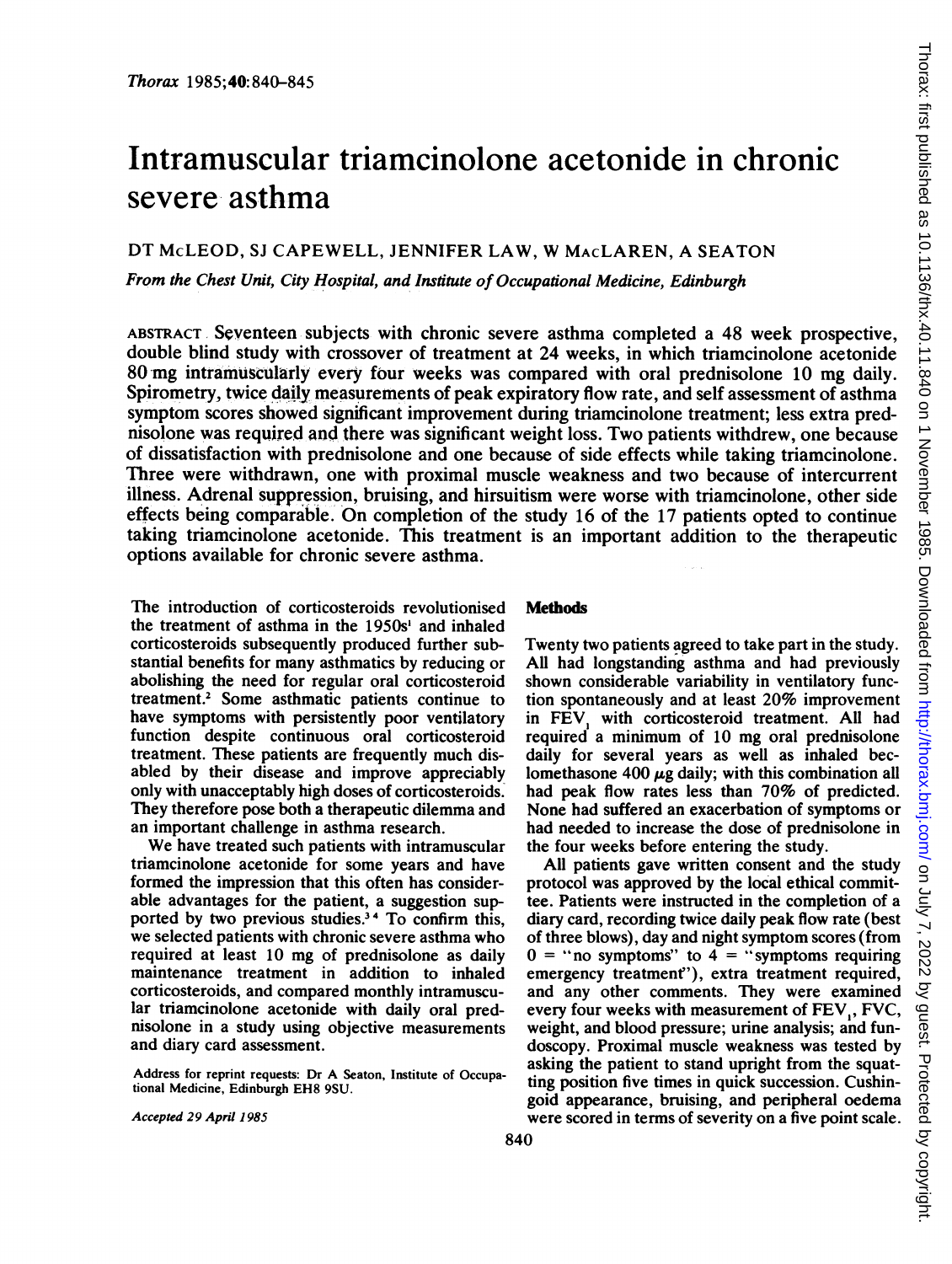In addition, on entry and at 12, 24, 36, and 48 weeks a full blood count was done and concentrations of electrolytes, urea, calcium, phoshate, and alkaline phosphatase were checked. A short tetracosactrin test  $(250 \mu g)$  given by intramuscular injection with plasma cortisol recorded at 0 and 30 minutes) was performed on entry and at the end of each 24 week period of treatment.

We used <sup>a</sup> 48 week double blind, placebo controlled study design, with crossover of treatment after 24 weeks. Active treatment-triamcinolone acetonide 80 mg intramuscularly every four weeks or prednisolone 10 mg orally each day-was given to all patients along with the corresponding placebo tablets or placebo injections. Patients were randomly allocated in equal numbers to the initial active treatment and instructed to take their trial tablets early each morning. After the 48 weeks all subjects were asked to state whether they preferred the first or second 24 week treatment period, after which the code was broken.

Subjects were instructed to treat an exacerbation during the trial by taking extra prednisolone, 20 mg/day for at least five days, and then reduce it in their usual way. All were supplied with labelled active prednisolone for this purpose. Other treatment, such as inhaled or oral sympathomimetics, was continued unchanged throughout the study. All changes in treatment were recorded on the diary cards and at each clinic visit the remaining tablets in both the "trial" and the "active" bottles were counted.

The data were entered into a Prime 750 computer. Statistical methods were primarily descriptive, paired  $t$  tests being used to test the significance of any differences observed.

# **Results**

Twenty two subjects, 15 men and seven women (mean age 56 years, range 23-71) started the study. Two smoked 10 cigarettes daily and three were ex-smokers. Three were withdrawn from the study: one suffered a myocardial infarct 20 weeks after starting the study; one died of bronchial carcinoma, which was diagnosed at 28 weeks; and one noted increasing proximal muscle weakness at 40 weeks (16 weeks after starting triamcinolone). Two others withdrew, one because of no improvement after eight weeks of prednisolone and one because of weight loss and muscle weakness after 12 weeks of triamcinolone. Thus 17 subjects completed the study but sufficient data were collected on the patient who completed 40 weeks to permit his inclusion in the analysis.

### PEAK FLOW RATES: DIFFERENCES BETWEEN TREATMENTS

The mean results of the peak flow recordings are shown in the figure. The patients who started with



Mean peak flow rates recorded morning and evening through the trial. Continuous lines represent subjects who received triamcinolone for the first six months and interrupted lines those who received prednisolone first.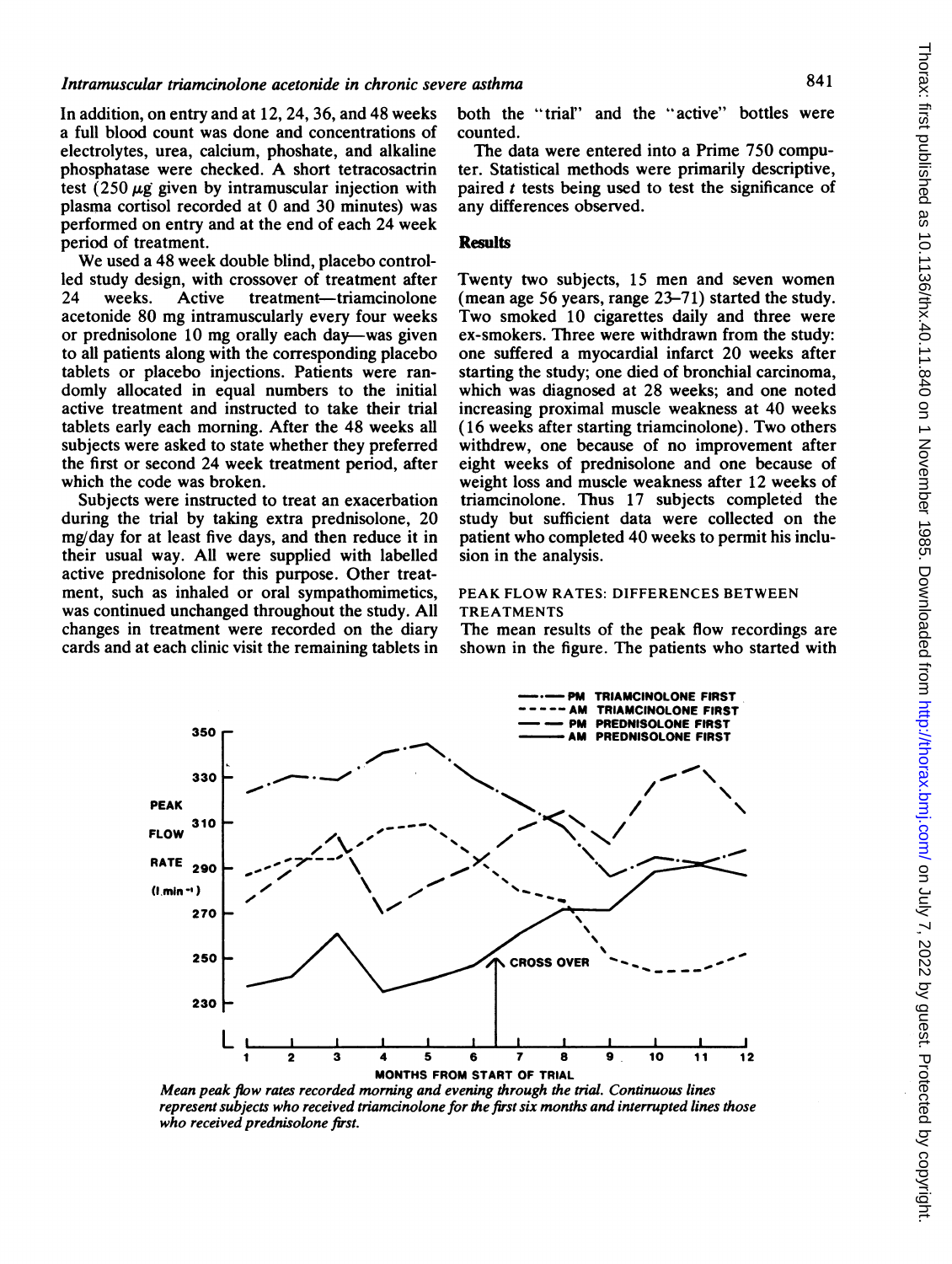triamcinolone had higher average peak flows at the start of the study (mean values 288 versus 250 <sup>1</sup> min-'). This was a chance difference and did not affect the analysis as each patient was compared with himself or herself on the second treatment. Those subjects receiving triamcinolone had consistently higher readings than those receiving prednisolone throughout the first 24 weeks. After the crossover the peak flow rates of those now having triamcinolone climbed above those of the subjects now having prednisolone. The overall mean peak flow rates (PFR) were significantly higher with triamcinolone than with prednisolone ( $p < 0.001$ ) both in the morning and in the evening (table 1). Similar results were obtained when the first eight weeks of each 24 week period were excluded to avoid "carryover' effects.

## BUILD UP EFFECT

The figure also illustrates a progressive rise in peak flow rates in those subjects taking triamcinolone, both in the first and in the second periods. Peak flow rates fell, however, between the fifth and sixth four week cycles, again in both periods. A significant increase was found in the morning readings during triamcinolone treatment when the mean peak flows in the first and second months were compared with those of the fourth and fifth months ( $p < 0.05$ , table 2).

#### CARRYOVER EFFECT

The figure shows a significant carryover effect in those treated with triamcinolone first. For those subjects, during the second 24 week period average morning peak flow readings fell from  $278$  litres min<sup>-1</sup> for the first eight weeks to  $248$  l min<sup>-1</sup> for the last 16 weeks ( $p < 0.005$ ). The comparable figures for evening readings were 314 to 292 1 min<sup>-1</sup> ( $p \le$ 0.005). This carryover effect resulted in an underestimate of the difference between the two treatments overall since the effect of triamcinolone appeared to persist for some eight to 10 weeks of the prednisolone period.

#### DIURNAL VARIATION IN PEAK FLOW

The mean difference between morning and evening peak flow rates during treatment with triamcinolone

Table 2 Peak flow rates with triamcinolone for months I and 2 compared with months 4 and 5 for 18 patients (mean values with standard deviations in parentheses)

|                    | Peak flow rate $(l \text{ min}^{-1})$ |                           |                 |
|--------------------|---------------------------------------|---------------------------|-----------------|
|                    | Months 1 and 2                        | Months 4 and 5            | p value         |
| Morning<br>Evening | 280 (69.7)<br>313 (99.8)              | 297 (75.9)<br>331 (102.6) | < 0.05<br>< 0.1 |

were not significantly less than those observed with prednisolone.

## VARIATION WITHIN THE FOUR WEEK CYCLE

Variation within the four week cycle was examined by comparing mean readings during the second and fourth weeks for each patient (table 3). A clear pattern of increase in the peak flow values two weeks after the triamcinolone injection and decreased values four weeks after was apparent. The peak flow was significantly higher in week 2 than in week 4 during triamcinolone treatment ( $p < 0.01$ ); no such difference was apparent with prednisolone.

## SYMPTOM SCORES

In general, symptom scores reflected the peak flow rate results, with higher mean scores (more symptoms) during prednisolone treatment ( $p < 0.01$ , table 1). Improvement after starting triamcinolone was apparent, though this varied considerably between individuals. A reduction in symptoms was seen in the second month in those receiving prednisolone first. This appears to be an effect of the placebo injections as there was no corresponding increase in peak flow rates.

## SPIROMETRY

The mean FEV, was higher with triamcinolone both for the last 16 weeks and for the whole 24 week period. Similarly, the mean forced vital capacity values were higher with triamcinolone, though this trend did not reach significance (table 4).

## ADDITIONAL PREDNISOLONE

The number of extra prednisolone tablets (5 mg) taken to treat exacerbations was significantly greater  $(p < 0.05)$  during prednisolone (mean 63 tablets)

Table <sup>1</sup> Peak flow rates and asthma symptom score values for 18 patients (mean values with standard deviations in parentheses) during treatment with triamcinolone acetonide and with prednisolone

|                    | Peak flow rate $(l \text{ min}^{-1})$ |                          | Asthma symptom score |                            |                          |                  |
|--------------------|---------------------------------------|--------------------------|----------------------|----------------------------|--------------------------|------------------|
|                    | Triamcinolone                         | Prednisolone             |                      | Triamcinolone              | Prednisolone             |                  |
| Morning<br>Evening | 287 (70.0)<br>323 (92.9)              | 252 (47.9)<br>292 (82.8) | < 0.001<br>< 0.001   | 1.04 (0.68)<br>1.09 (0.64) | 1.37(0.57)<br>1.39(0.49) | < 0.01<br>< 0.01 |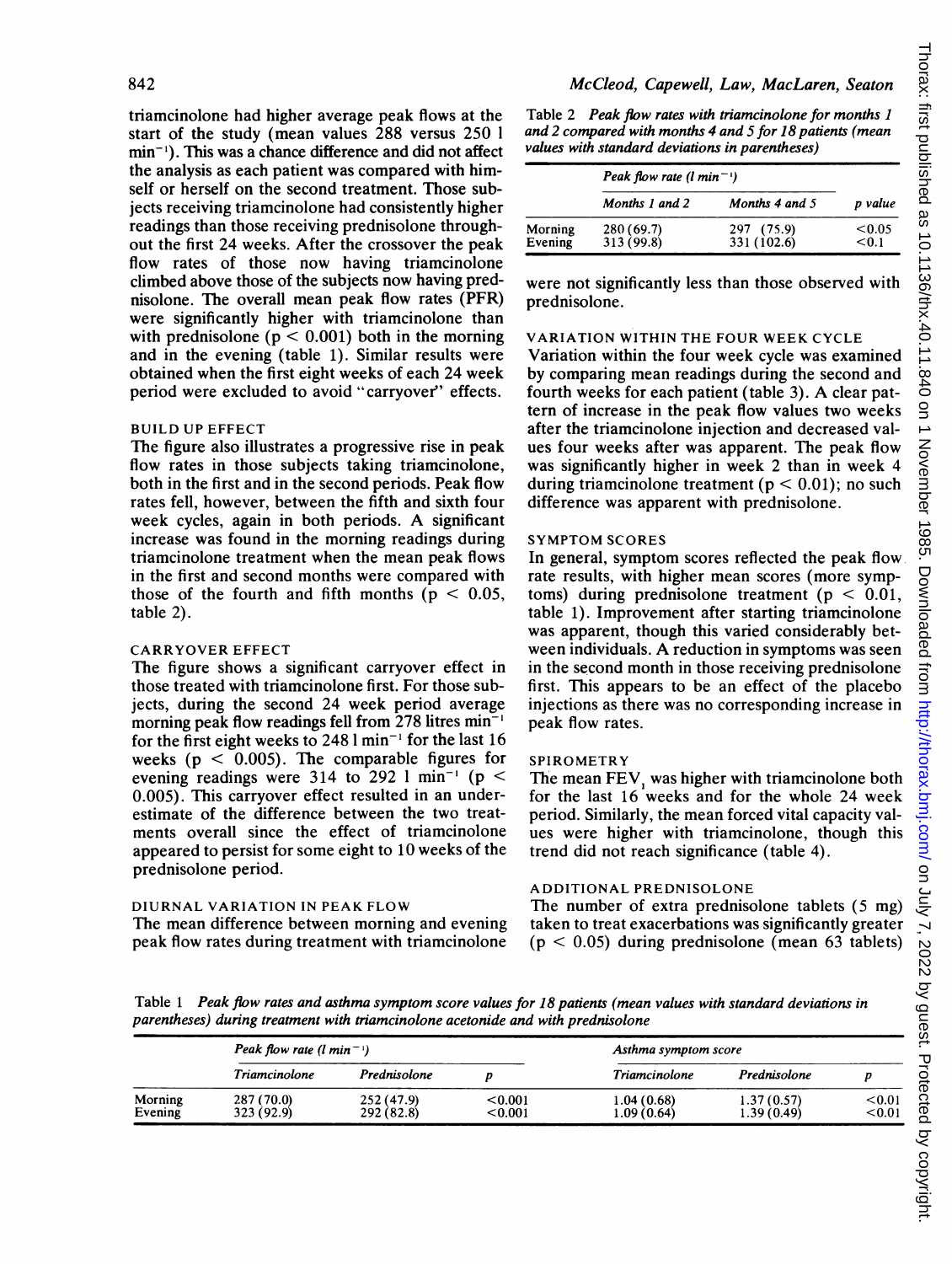843

|                    | Triamcinolone             |                         |                  | Prednisolone             |                          |          |
|--------------------|---------------------------|-------------------------|------------------|--------------------------|--------------------------|----------|
|                    | Week 2                    | Week 4                  |                  | Week 2                   | Week 4                   |          |
| Morning<br>Evening | 277 (81.9)<br>312 (104.2) | 266(78.3)<br>296 (97.8) | < 0.01<br>< 0.01 | 244 (54.4)<br>279 (88.4) | 241 (52.9)<br>281 (85.7) | NS<br>NS |

Table 3 Peak flow rate values (1 min<sup>-1</sup>) for 18 patients: second versus fourth week during each four week cycle (mean values with standard deviations in parentheses)

Table 4 One second forced expiratory volume and forced vital capacity for 18 patients expressed as mean values (with standard deviations in parentheses) for the whole 24 week period and the last 16 weeks of the period of treatment with triamcinolone and with prednisolone

|                                              | 24 weeks                 |                           | Last 16 weeks |                          |                         |                     |
|----------------------------------------------|--------------------------|---------------------------|---------------|--------------------------|-------------------------|---------------------|
|                                              | Triamcinolone            | Prednisolone              |               | Triamcinolone            | Prednisolone            |                     |
| FEV <sub>1</sub> (I)<br>FVC <sup>'</sup> (I) | 1.89(0.71)<br>3.71(1.01) | 1.63 (0.66)<br>3.66(1.06) | < 0.05<br>NS. | 1.84 (0.67)<br>3.74(1.0) | 1.63(0.62)<br>3.68(1.1) | < 0.05<br><b>NS</b> |

than during triamcinolone treatment (mean 25 tablets).

#### SIDE EFFECTS

All subjects showed evidence of adrenal suppression at 24 and 48 weeks; two showed incomplete suppression on entry, suggesting previous poor compliance with prednisolone treatment. The suppression was significantly greater after the triamcinolone treatment period (table 5). Weight was significantly lower with triamcinolone, as was blood urea concentration (table 5). No other biochemical or haematological differences were found.

No lens changes developed during the study, though seven subjects had evidence of cataracts at the start. One of the three premenopausal women complained of polymenorrhoea. One subject ruptured his Achilles tendon while having triamcinolone. On the basis of <sup>a</sup> simple scoring system, 10 subjects were judged to have become more Cushingoid, seven while having prednisolone and three while having triamcinolone. Pretibial bruising was more noticeable with triamcinolone. Other side effects were similar (table 6). One patient developed peptic oesophagitis while taking prednisolone,

which continued with triamcinolone and required treatment. Ten patients felt psychologically better while having triamcinolone and the mood of one depressed patient improved substantially with this treatment; mood changes in the opposite direction were not recorded. No patients, apart from the two referred to previously, developed muscular weakness.

Sixteen of the <sup>17</sup> patients who completed the trial preferred the triamcinolone period and opted to continue with that treatment.

#### **Discussion**

This study confirms that triamcinolone acetonide 80 mg, given intramuscularly every four weeks, has certain advantages over oral prednisolone (10 mg daily) in the treatment of chronic severe asthma. Pulmonary function improved, symptoms of asthma decreased, less extra prednisolone was required, and in this group of patients side effects were no more troublesome. Moreover, most patients preferred this treatment.

These findings support those of previous investigators in showing that 80 mg of triamcinolone

Table 5 Clinical and biochemical assessments of 18 patients (mean values with standard deviations in parentheses)

| Measurement                                  | On entry      | After 24 weeks of |               |           |
|----------------------------------------------|---------------|-------------------|---------------|-----------|
|                                              |               | Triamcinolone     | Prednisolone  |           |
| Weight (kg)                                  | 76.9 (11.0)   | 73.6 (11.4)       | 76.4 (11.4)   | < 0.01    |
| Basal cortisol (nmol/l)                      | (80.9)<br>147 | 70(34.5)          | 136 (82.4)    | < 0.01    |
| Cortisol response to tetracosactrin (nmol/l) | 231 (160.0)   | 146 (76.6)        | 228 (77.5)    | < 0.01    |
| Plasma urea (nmol/l)                         | (1.24)<br>5.1 | (0.87)<br>4.3     | (1.47)<br>5.2 | < 0.01    |
| Plasma potassium (mmol/l)                    | 3.8<br>(0.45) | 3.7<br>(0.31)     | 3.7<br>(0.31) | <b>NS</b> |
| Plasma glucose (mmol/l)                      | (1.02)<br>5.4 | 4.6(0.80)         | 4.9(0.9)      | NS        |

\*Tabulated p values refer to paired  $t$  tests comparing assessments at the ends of 24 week periods.

Conversion: SI to traditional units—Cortisol: 1 nmo $M = 0.036 \mu g/100$  ml; urea: 1 mmol/l = 6.024 mg/100 ml; potassium: 1 mmol/l =  $1 \text{ mEq/l}$ ; glucose:  $1 \text{ mmol/l} = 18 \text{ mg/}100 \text{ ml}$ .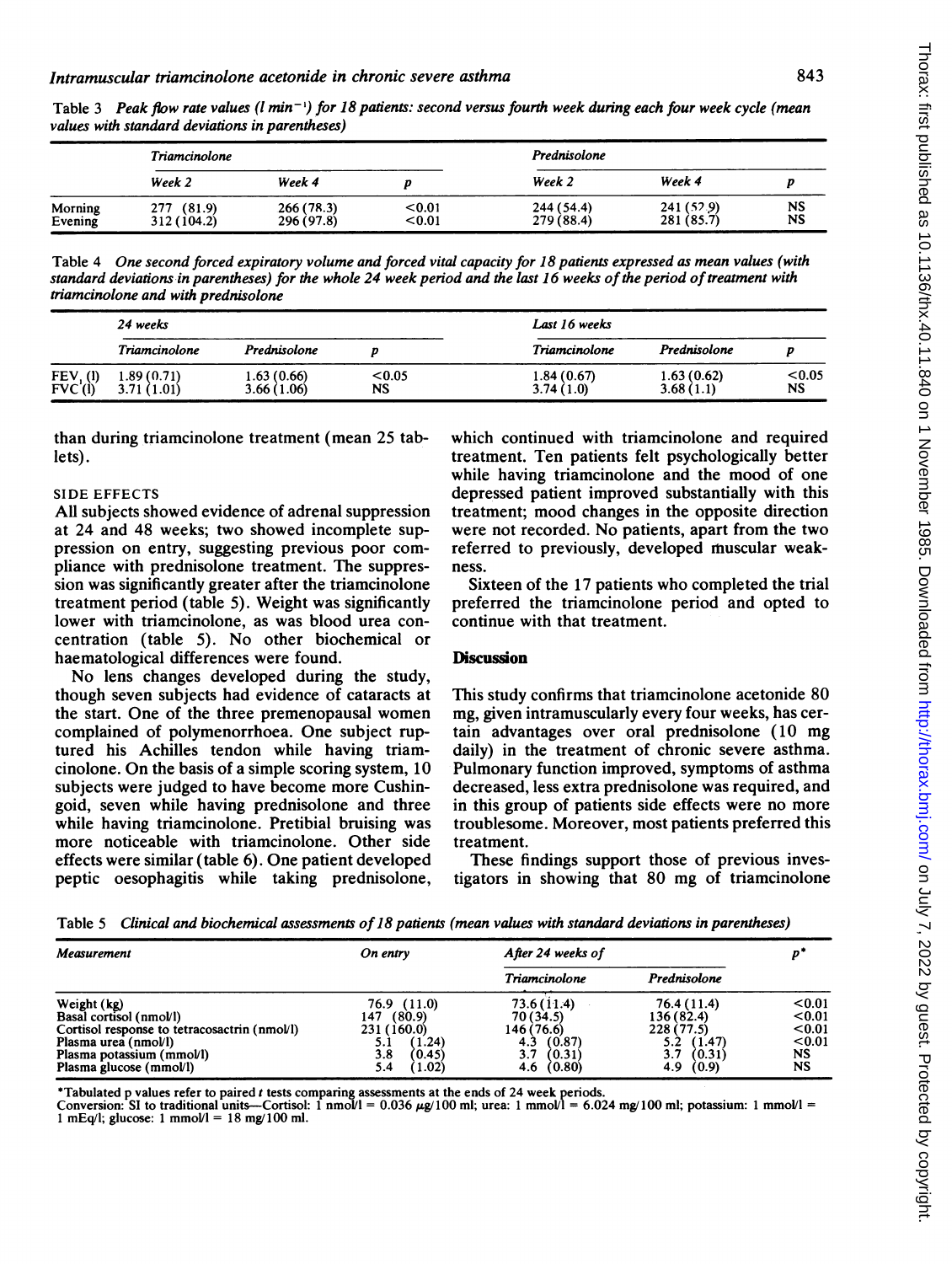Table 6 Numbers of patients developing side effects

| Side effect                 | Triamcinolone | Prednisolone |
|-----------------------------|---------------|--------------|
| <b>Bruising</b>             |               |              |
| Arms and hands              | 10            | 10           |
| <b>Shins</b>                |               |              |
| Muscle weakness             |               |              |
| Muscle pain                 | 6             |              |
| Ankle oedema (intermittent) | 3             |              |
| <b>Facial hirsuitism</b>    |               |              |
| <b>Increased Cushingoid</b> |               |              |
| appearance                  |               |              |

\*There was more pretibial bruising with triamcinolone.

acetonide every 28 days, equivalent to 2.86 mg/day, is more effective than 10 mg of prednisolone daily.<sup>34</sup> This suggests that triamcinolone acetonide is more potent in terms of its effect on the airways, though not necessarily so in respect of systemic side effects and adrenal suppression. Such a view is supported by a study in which significantly less adrenal suppression was noted with triamcinolone acetonide<sup>4</sup> and by another in which no greater suppression was found after two years' treatment with triamcinolone acetonide.3 Our finding of greater adrenal suppression with triamcinolone acetonide may be due to our studying an older age group with more severely impaired adrenals before entry, as a result of previous prolonged prednisolone treatment. Others, using 60 mg intramuscularly every four to six weeks, have found that adrenal recovery occurs before the next injection in half of the patients.<sup>56</sup> To judge by experience from the disciplines of dermatology and rheumatology, where triamcinolone acetonide 40-60 mg every four to six weeks has been used widely, major side effects have been remarkably few.7 Menstrual irregularities in half of the premenopausal women have been reported, resulting from altered levels of gonadotrophins and ovarian hormones.<sup>8</sup> Patients tend to lose weight, not always a bad thing in chronic asthmatics, perhaps because of loss of fat or less salt and water retention; the possibility of subclinical myopathy remains speculative. Blood glucose and electrolyte concentrations are unaffected. In our wider experience outside this study, proximal myopathy occurs in about 5% but this complication should not be exaggerated, being easily detected and reversible. Bruising is more notable, particularly in those over 60 years of age.7 The risk of osteoporosis has not been assessed and merits further study. Long term side effects may be further reduced by using triamcinolone acetonide judiciously. It may be possible in individual patients to reduce the injection dose as well as to extend the interval between injections from four to six or even eight weeks.

Transferring asthmatic patients from oral to parenteral long acting corticosteroid treatment is not a new idea. Methyl prednisolone acetate given every two weeks has been shown to lessen the overall severity of asthma symptoms.9 This intermittent high dose "pulse" corticosteroid treatment has been shown in other diseases to alter alveolar macrophage function in a dose dependent fashion, decrease the level of immune complexes, alter alveolar macrophage function, and reduce the number of neutrophils in the lung,<sup>10</sup> yet even in high dosage is remarkably safe. After the injection of triamcinolone acetonide the peak plasma concentration is achieved within three to 48 hours, after which there is a steady decline until the drug is virtually undetectable in plasma after 21 days." Thus clinical activity, while being reduced somewhat in the fourth week, lasts much longer than the period during which the drug is detectable. Monthly injection of triamcinolone acetonide is, in essence, a form of such "pulse" treatment with high plasma concentrations, particularly in the first week. This may be one of its antiasthma mechanisms.

The relative potency of different corticosteroids is clearly important in interpretation of our results. Cautious interpretation is required, as estimation of potency depends not only on the animal model but also on the target organ or tissue tested and the route of administration. Experiments on rats or mice, species sensitive to corticosteroids, may bear no relationship to what occurs in man, with his relative resistance to corticosteroids. More than 20 years ago modified corticosteroids with unusually high topical potency on human skin were developed by forming 16,17-acetonides or by esterification at the 17 or 21 position (or both). By this means the topical anti-inflammatory activity 'was much increased while the systemic glucocorticoid effects were little changed. A vasoconstriction assay on human skin using alcohol solutions of corticosteroids under occlusive dressings showed that the relative topical potency of dexamethasone to triamcinolone acetonide to beclomethasone dipropionate was 0.8:100:500.<sup>12</sup> Given intravenously, however, beclomethasone dipropionate was equivalent to dexamethasone in lowering cortisol (implying a similar systemic glucocorticoid effect). While triamcinolone acetonide is about 100 times more potent than dexamethasone on human skin, its relative potency with respect to reduction of plasma cortisol does not appear to have been investigated.

One of the actions of corticosteroids leads to the synthesis of a factor that blocks phospholipase A2, thus preventing the biosynthesis of a whole cascade of lipid mediators.'3 The potency of this inhibition closely parallels anti-inflammatory activity. If therefore a local anti-inflammatory effect within the airway were a critical factor in the unique efficacy of